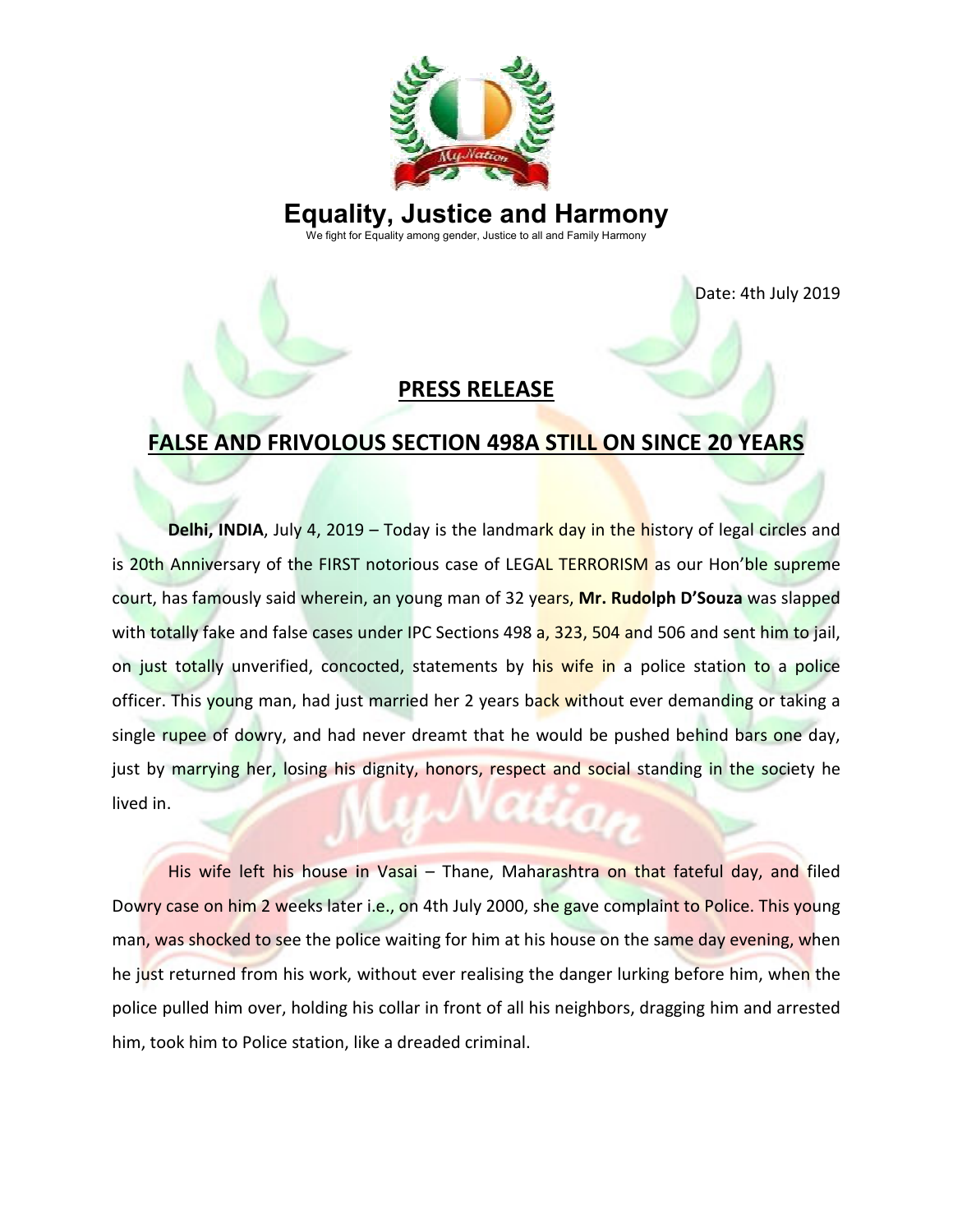When he reached Vasai Police station, to his utter shock and disbelief, charge sheet was kept ready to be filed against him, without ever holding any enquiry or demanding any evidence from his wife about dowry demands or ill treatment to his wife. They even forced him to sign on a blank Paper. They kept him locked up with other criminals, and he spent whole night standing, holding those iron bars of lockup, cursing his fate, crying and suffering in silence, the ignonimony of being locked up.

Next day Police took him handcuffed to court as he is notorious criminal, murderer or Terrorist and produced him to court and he was released on Bail. After that day, he was forced to appear in the court, date after date continuously, though his wife never came to court for a Single day in the next 20 years long time and yet the Judge never summoned her to be present or dismissed the case. In 2013 this hapless young man, appealed to the honorable High Court of Bombay yet, there was no action taken on her for misusing the law, nor no relief was given to this man of 32 years, who lost his youth suffering enormously.

Since then there are thousands and Lakhs of fake cases, filed in the police stations and the courts of law, all over the country, where 98% of these cases are getting acquitted after prolonged years of trials, agony, sufferings, not only for the young men, but all their aged and infirm parents, grandparents, young and old married and unmarried sisters and brothers, small children as young as 2 years, and very elderly senior citizens as old as 90 years are pushed into lock up, dragged to police stations, weeks after weeks, in the name of investigations and justice to the so called aggrieved young women.

Dr. Sarvepalli Parasar, Vice President of MyNation Hope Foundation, a nonprofit, NGO, started by an aggrieved young man Mr. Rudolph D'Souza, Says, If women file case or send Tweet also our Ministers ready to Help them, spending Lakhs of rupees, Suspend officials or order to take action of Officials who do their duty, but if Man report of Abuse of Law, Misuse of Law or Crime by women no Officials or Minister take any Action, we gets daily at least 20 desperate calls from such unfortunate young men who are dragged into this legal terrorism. This totally fake, concocted, stereotyped 498a , Domestic violence and Dowry demand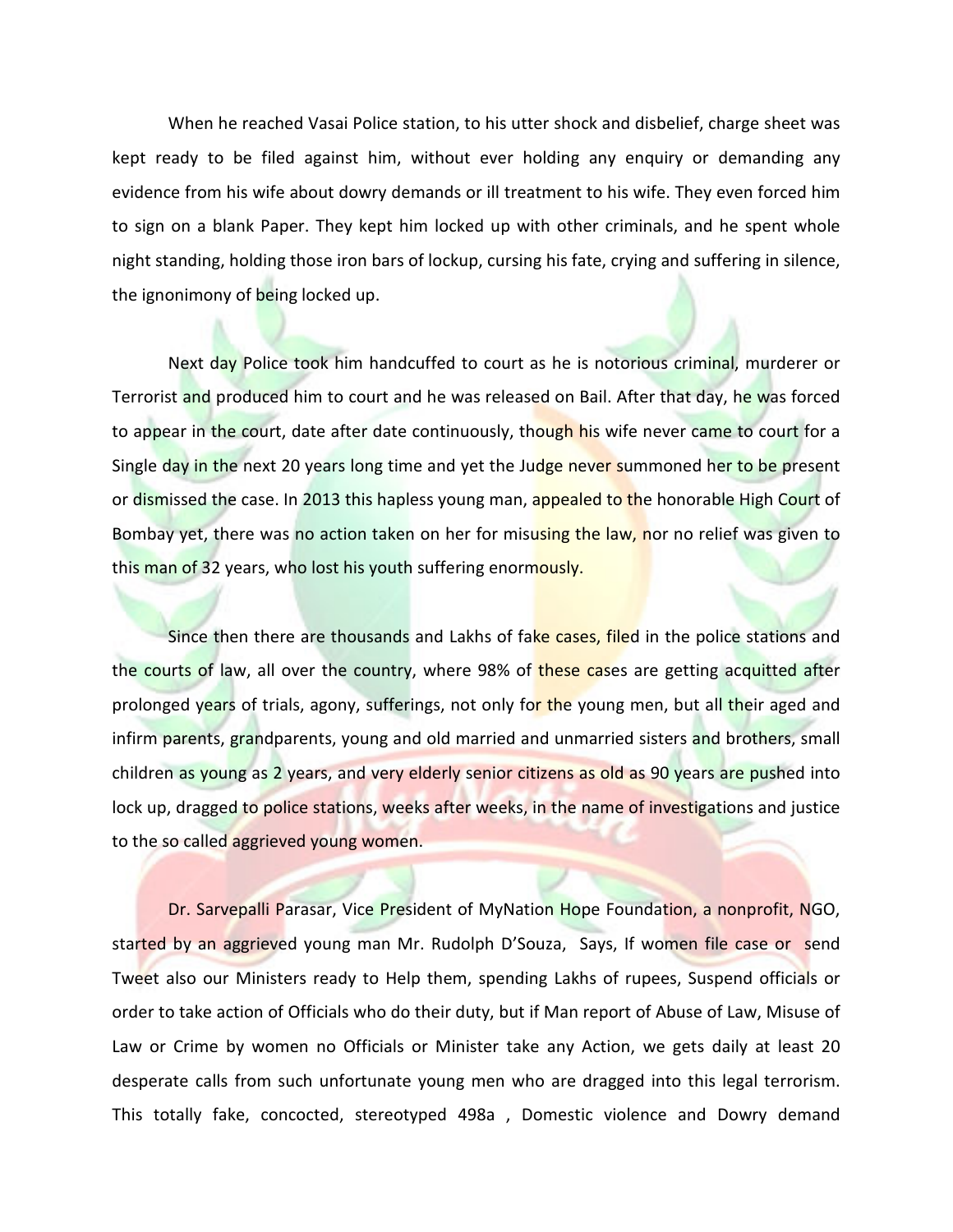complaints, resulting in FIRs, charge sheets which are nothing but copy ,paste forms, except with change of names of persons, places and times, have given rise to an industry full of extortionists, corrupt police officials, greedy unethical lawyers, who even connive with the opposite party lawyers, and keep the cases dragging for many years, with no respite by an ever sympathetic women centric judiciary, influenced by women's commissions, women's rights groups squeezing and leeching the hapless young men, their money, their professional life, youthfulness, even driving them to suicides, destroying their dreams, aspirations, pushing their family of parents, brothers and sisters to deep sorrow and distress.

Suicides among men are far more than women and have been steadily rising over the years, whereas suicides amongst women have remained same since many decades. Even the young married wives with their abnormal bloated ego, demanding and narcissistic ideas, supported by their money minded parents, ready to compromise with demands of Lakhs of rupees cash and huge properties, destroy their own personal life, always struggling to live with father less young children, fighting for maintenance for themselves and their children from the distraught husbands through the ever obliging courts.

This is the time when the society, governments, politicians, parents of young women should wake up from the slumber, restore the sanctity of famous stable, Indian marriages, prevent these tragedies of families with father less children, single parent families, and stop this steeply deteriorating trend in divorces and deaths amongst men. I must say here and NOW, Enough is enough.

**20th Anniversary of Section 498A IPC Case, Still no relief at sight**